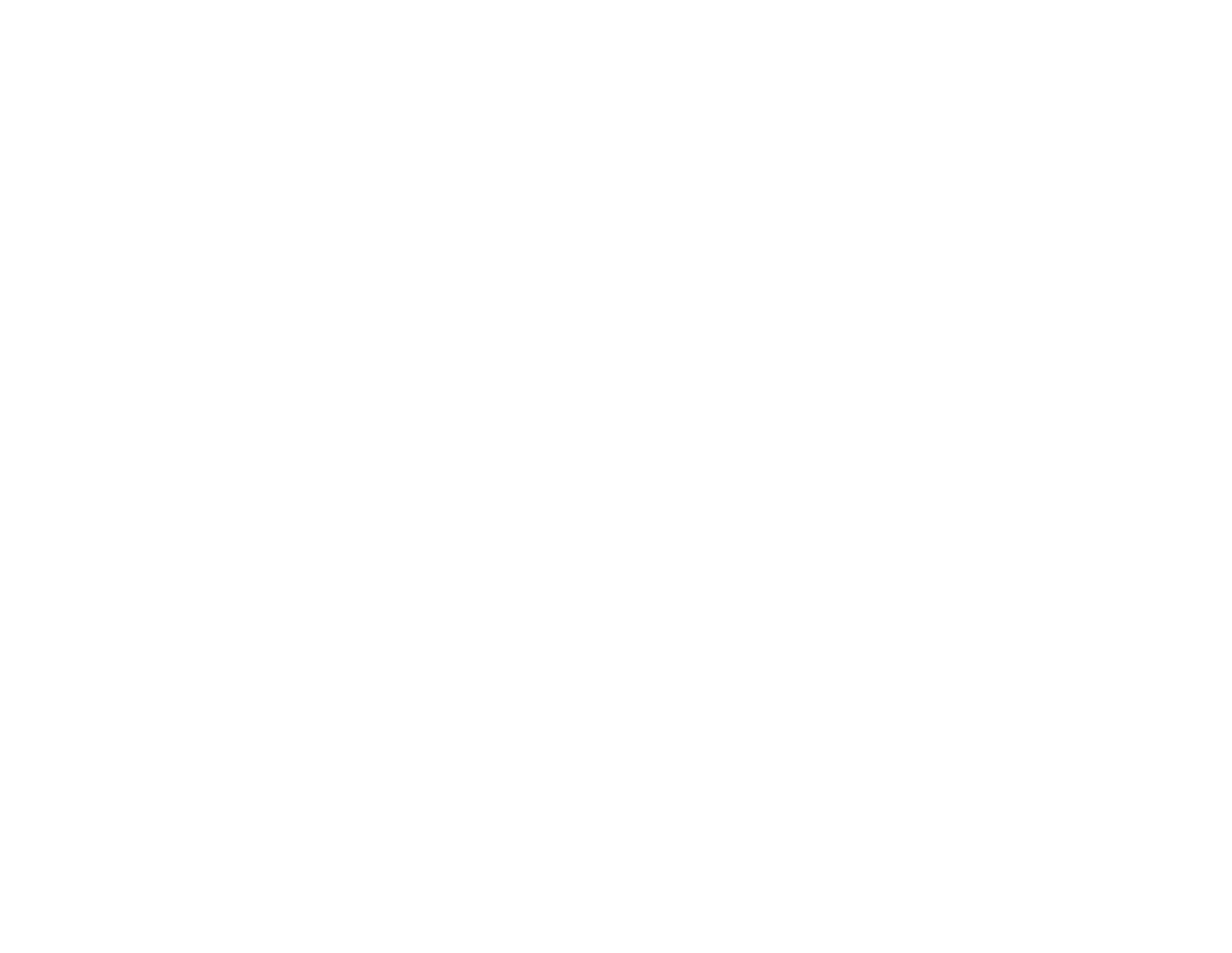*Welcome on this "Journey to Bethlehem"* 

The word "advent" goes all the way back to the people who spoke Latin in ancient Rome. Back then the word was 'advenire', and simply meant to come toward. Over time the word has become 'advent' and means that 'something' is coming.

In the church when we use the word 'Advent', with a capital "A", it doesn't mean just anything is coming; it means that something really important is coming - **Christ is coming!** And when Christ is coming we need to get ready! In the Church four special weeks are set aside to get ready. These weeks are called 'Advent' and during Advent we prepare for Jesus' coming both as a baby in Bethlehem and also as our Saviour who will come again and usher in the kingdom of God.

There are many ways to prepare for Jesus' coming into our lives. One important way is to set aside time to be quiet, offer prayers, hear the stories of God's plan for Jesus' birth, and think about what it all means for us and the church. This booklet, along with your advent wreath help to build a ritual that includes everyone in the family getting ready for Christ to come among us. Find a quiet time; early in the morning, during the evening meal, or before bed to gather together and follow the worship liturgies found in this booklet. We hope that they will be for you a time of joy as you prepare for Christ to come into your home this season.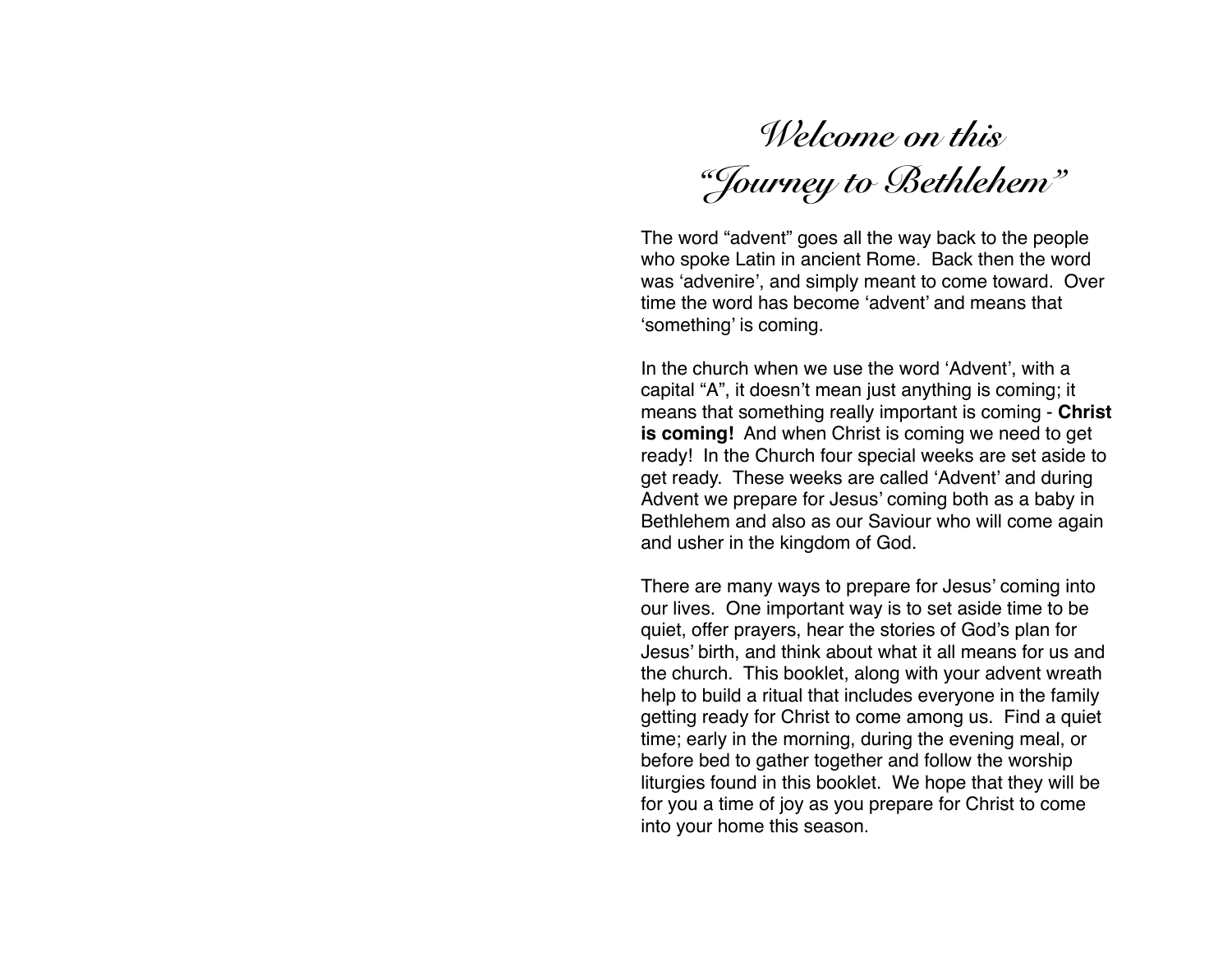*Care of your Advent Wreath* 

Your Advent wreath should last throughout the whole of the season of Advent if it is kept watered consistently.

Place your wreath on a large plate when you get it home to prevent any water damage to your table. Keep the greens well-watered by topping up the water in the outer ring where the oasis is at least two times per week. If the wreath feels light, then the oasis is drying out and needs some more water.

At the end of the Christmas season throw the greens into the garden waste pile and throw the oasis out. Pack away the plastic tray for next year's Advent wreath.

*The Children's Bible in 365 Stories* 

This devotional booklet recommends using the *The Children's Bible in 365 Stories* in place of, or in addition to the scripture readings if you have younger children in your home. It is published by Lion Children's Books and is available for purchase from Augsburg Fortress. On some days there is no corresponding storybook story and on these days the bible reading is shorter and less complex for children to read aloud or hear read.

*Christmas* 

# **Light the Four Advent Candles and the Center Christ Candle**

#### **Christmas Prayer**

Dear Lord, Long ago you promised to send us Emmanual. We thank you for your promises and your gift to us this Christmas in sending us your Son, our Saviour. Amen

**Read** today's scripture and/or Bible story from *The Children's Bible in 365 Stories*

| Dec. 24 | Lk. 2:1-7, or 365 Stories #243  |
|---------|---------------------------------|
| Dec. 25 | Lk. 2:8-20, or 365 Stories #244 |

#### **Questions for reflection**

How does Jesus bring hope? peace? joy? love? Who do you need to tell this story to? How will you tell it? How will you celebrate today? all year?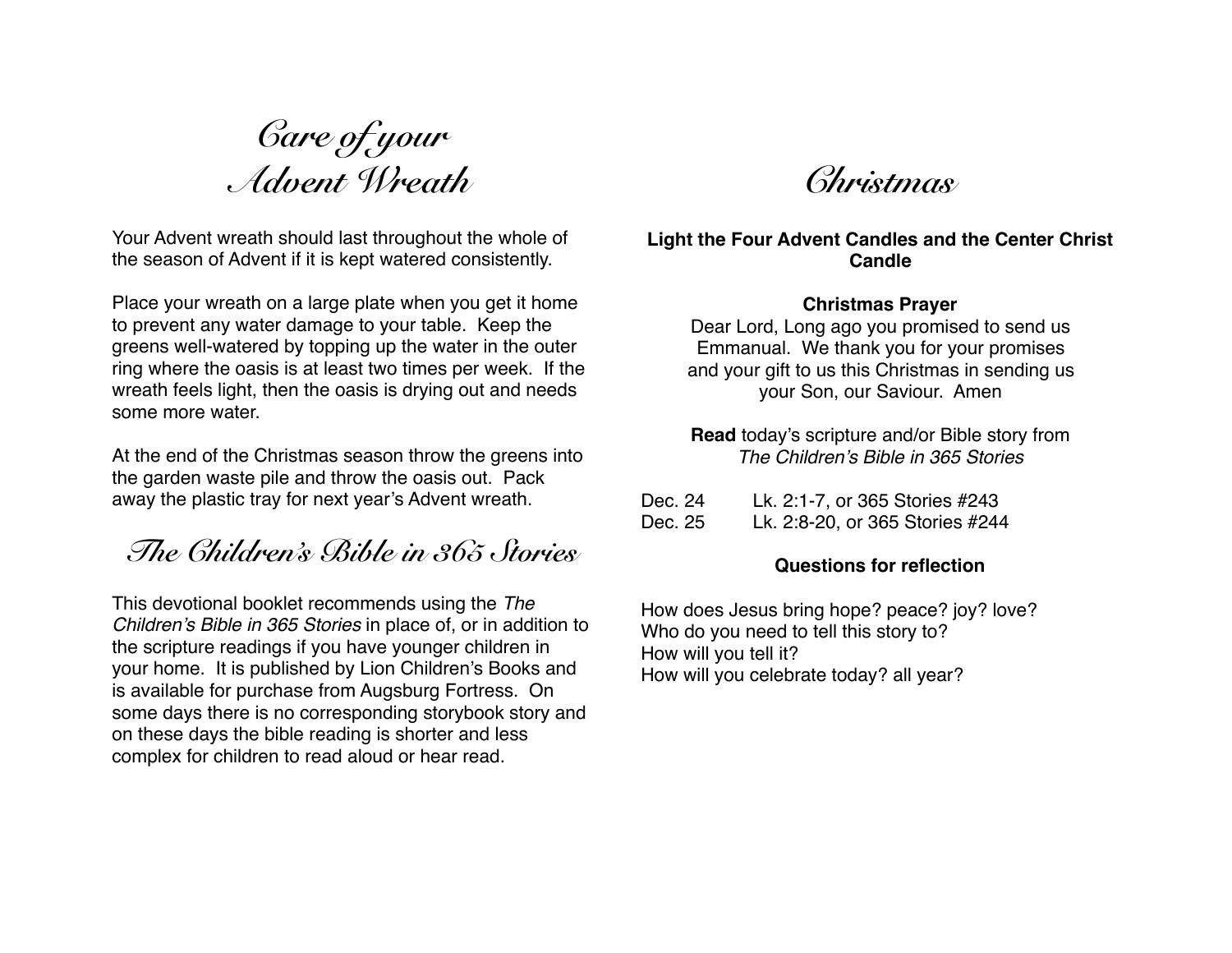*Advent Four: Love* 

**Light Each of the Four Advent Candles** The Candles of Hope, Peace, Joy, and Love

#### **Advent Prayer**

Come Lord Jesus, be our guest. Fill our hearts, our home, our lives; With your love as you come To us this Christmas

**Read** today's scripture and/or Bible story from *The Children's Bible in 365 Stories*

| Dec. 20 | Lk. 1:39-45                      |
|---------|----------------------------------|
| Dec. 21 | Lk 1:46-56, or 365 Stories #240  |
| Dec. 22 | Lk. 1:57-79, or 365 Stories #241 |
| Dec. 23 | Mt. 1:18-25, or 365 Stories #242 |

# **Questions for reflection**

With each reading: What does love look like in today's reading?

Dec. 21: How does Mary show her love for God?

Dec. 22: How do Zechariah & Elizabeth show their love for their new baby? for God?

Dec 23: How does Joseph show his love for God? Mary? the baby Mary is carrying?

How does God show love for Mary? Elizabeth?

Zechariah? Joseph? the world?

How can we say thank you for such love?

*Advent One: Hope* 

**Light the First Advent Candle** The Candle of Hope

### **Advent Prayer**

Come Lord Jesus, be our guest. Fill our hearts, our home, our lives; With your love as you come To us this Christmas

# **Read** today's scripture and/or Bible story from *The Children's Bible in 365 Stories*

| Nov. 29        | Jer. 1:4-10, or 365 Stories #195 |
|----------------|----------------------------------|
| <b>Nov. 30</b> | Jer 36, or 365 Stories #197      |
| Dec. 1         | Jer. 32:6-15                     |
| Dec. 2         | Jer. 33:14-16                    |
| Dec. 3         | Ps. 25:1-10, or 365 Stories #231 |
| Dec. 4         | 1 Thess, 3:9-13                  |
| Dec. 5         | Lk. 21:25-36                     |
|                |                                  |

# **Questions for reflection**

What does hope look like in today's reading? What message could the prophet be asked to bring? How will things change if this hope is fulfilled? What do people fear when things change? What do you hope for your family, your church, your world?

What does God hope for you, your family, your church, your world?